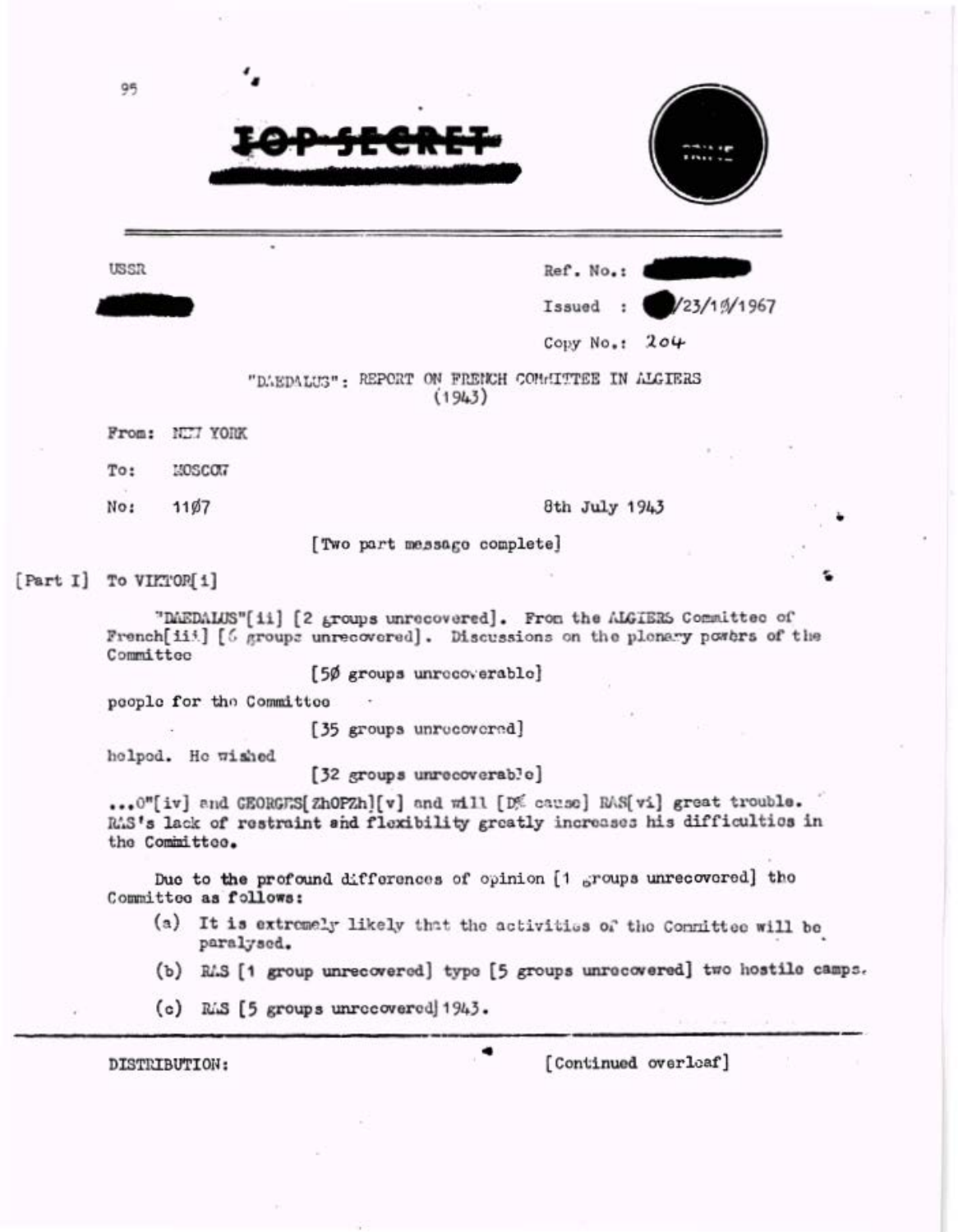

(d) Although this will arouse serious resistance [9 groups unrecovered] in power people faithful to PETLIN

[47 groups unrecoverable]

rogimo with a bias towards cooperation with the COUNTRY[vii] and the ISL'ND[viii].  $MOWX[MMB][ix]$  [3 groups unrecovered].

The instruments by means of which control can be exercised are in R.S's hands

[46 groups unrecoverable]

[2 groups unrecovered]

. PASSY's[x] groups has set up in FRANCE a secret organisation with the task of scizing power after the war and forming a military dictatorship hoaded by R.S. [Part II] The group has established a monopoly of the business of illegal communications

[36 groups unrocovered]

of R.S, the hands

[22 groups unrocoverable]

RAS's army-LARMIN[xi] [1 groups unrecovered] and LECLERC[xii]

[12 groups unrecovered]

RAS

[33 groups unrecovered]

RAS [3 groups unrecovered] organisation in order that the Committee should carry out Anti-Fascist

[9 groups unrecovered]

in the Committee

[26 groups unrecovered]

[25 groups unrecoverable]

No. 619

LUKA[xiii]

| Commonts: [i] | VIKTOR:                                                                                           | Lt. Gen. P.M. FITIN.                                                                    |  |  |
|---------------|---------------------------------------------------------------------------------------------------|-----------------------------------------------------------------------------------------|--|--|
| [11]          | DAEDALUS:                                                                                         | Picrre COT.                                                                             |  |  |
|               | [iii] Algiers Committee of Fronch  Presumably the Committee of<br>National Liberation (C.F.L.N.). |                                                                                         |  |  |
|               | $[v]$ $\mathbb{R}$ :                                                                              | if a word spelt out in Cyrillic;<br>prostrable a covering welcutafied.                  |  |  |
| [v]           | <b>GEORGES:</b>                                                                                   | Gonoral GEORGES was a Commissioner of State in<br>the Committee of National Liberation. |  |  |
| [vi]          | RAS:                                                                                              | General Charles DE GAULLE.                                                              |  |  |
|               | [vii] The COUNTRY:                                                                                | $U0$ $Smin$                                                                             |  |  |

[viii] The ISLAND: Great Britain.